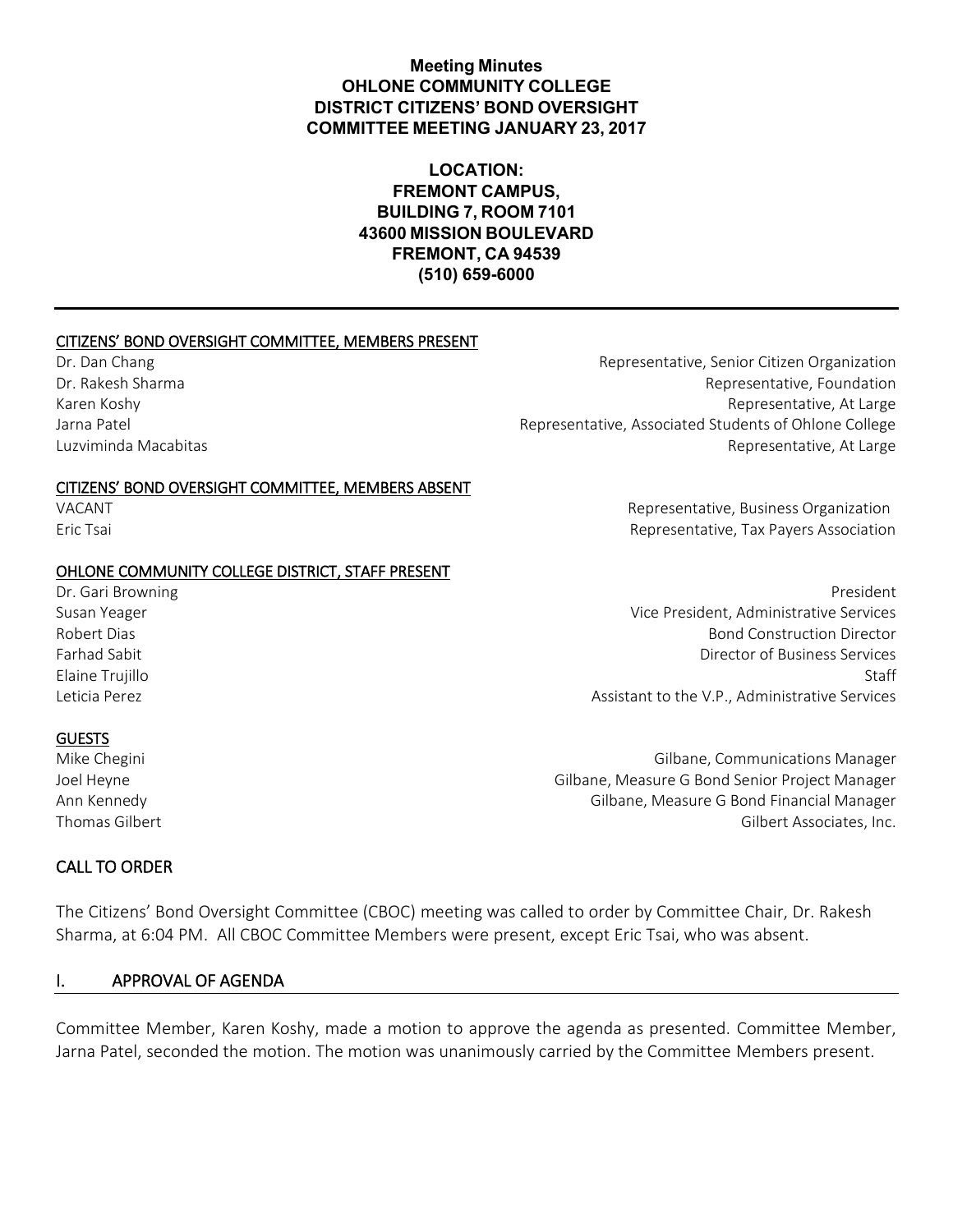#### II. APPROVAL OF MINUTES

Committee Member, Karen Koshy, made a motion to approve the minutes from the previous meeting on September 19, 2016. Committee member, Dr. Dan Chang, seconded the motion. The motion was unanimously carried by all Committee Members, with the exception of Luz Macabitas and Jarna Patel, who abstained due to their absence from that meeting.

### III. COMMITTEE MEMBERS' ATTENDANCE REPORT

Committee Chair, Dr. Rakesh Sharma, presented the attendance report to the Committee. The committee expressed no concerns.

Committee Chair, Rakesh Sharma, asked that his membership on the CBOC be extended an additional 6 months, to provide the District additional time to recruit new members. The Committee Members agreed that this would be very helpful and would like this to occur.

## IV. ELECTION OF CHAIR AND VICE CHAIR

Committee Chair, Rakesh Sharma nominated Karen Koshy for Chair and Dr. Dan Chang as Vice Chair.

Committee Chair, Rakesh Sharma, made a motion to approve, Committee Member, Luz Macabitas, seconded the motion. All Committee Members unanimously carried the motion.

## V. COMMUNICATIONS FROM COMMITTEE MEMBERS

Committee Member, Dr. Dan Chang, asked that the meeting packets be sent out earlier, so that it is received one week in advance to allow more time for document review.

## VI. COMMUNICATION FROM STAFF

Vice President, Susan Yeager, introduced Thomas Gilbert, from the audit firm Gilbert Associates, Inc. He will be presenting to the committee.

## VII. COMMUNICATIONS FROM THE PUBLIC

No communication from the public.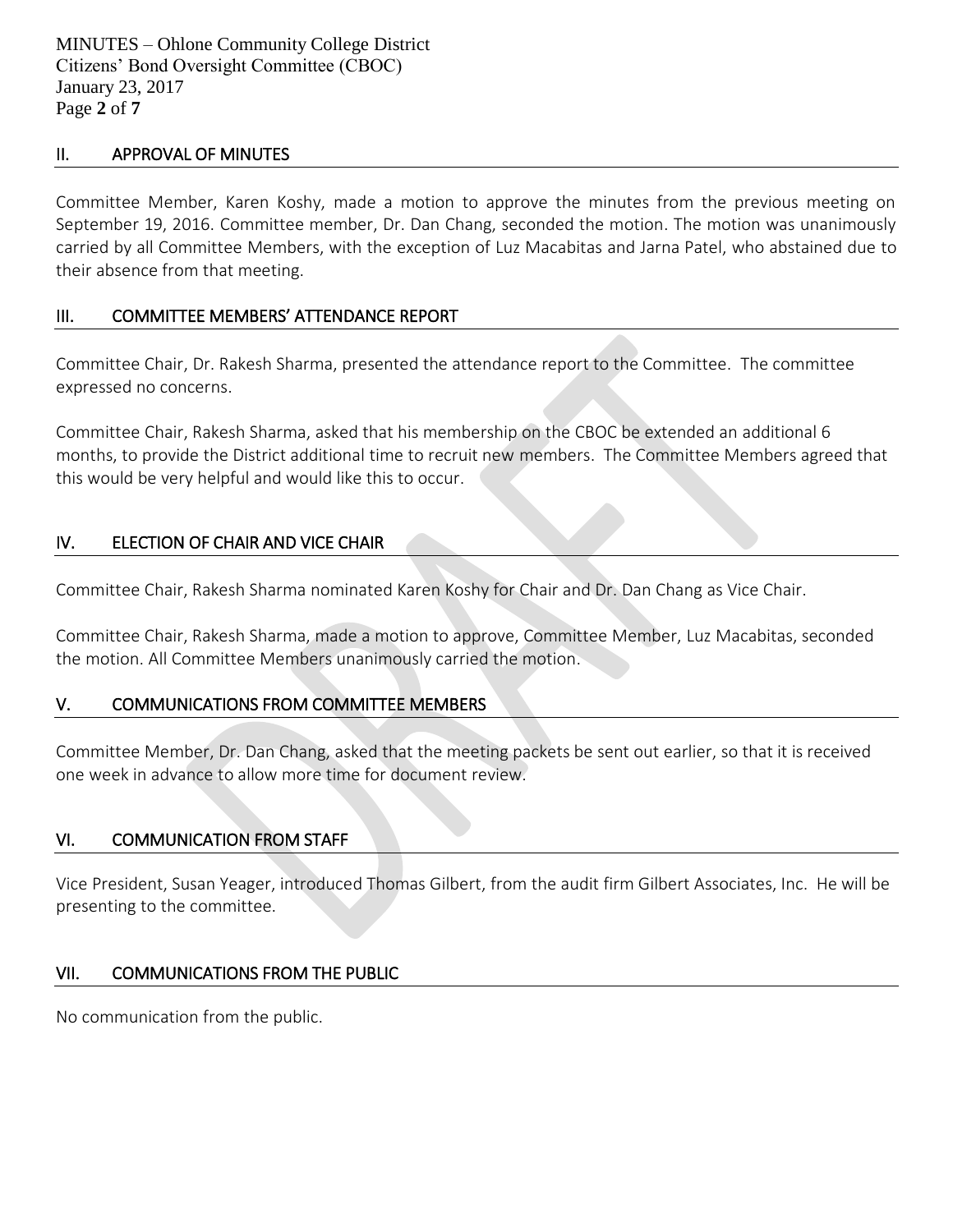MINUTES – Ohlone Community College District Citizens' Bond Oversight Committee (CBOC) January 23, 2017 Page **3** of **7**

#### VIII. UPDATE ON MEMBERSHIP

Vice President Susan Yeager stated that recruitment is an ongoing effort. If anyone knows of anyone that would like to serve or is interested in being a member at large or a business member, please let us know so that we can contact him or her. We will be preparing a packet with information, and the vacancies will be mentioned at the President's Advisory Committee meeting.

*Karen Koshy: What is a member at large?* 

*Ann Kennedy: It is a general member, who must live within the District's boundaries.* 

*Rakesh Sharma: Which is the Tri-City area? Fremont, Newark, and Union City.*

Vice President, Susan Yeager, introduced the new ASOC committee member, Jarna Patel.

Committee Member, Jarna Patel, introduced herself and told the committee that she also sits on Ohlone's budget committee, college council, and is the treasurer for ASOC.

### IX. REVIEW OF ANNUAL FINANCIAL & PERFORMANCE AUDITS

Thomas Gilbert, CPA from Gilbert Associates, Inc., presented to the committee two audit reports: Measure G and Proposition 39. The audit's main purpose is to show proceeds and authorized expenditures. The district provides the auditors with numbers and information and the audit firm tests controls and checks for compliance. The District received the highest compliance opinion, listed on page 2.

*Dr. Rakesh Sharma: Under expenditures, does that include salaries for bond employees, or employees who overlap in positons that related to the bond?* 

 *Thomas Gilbert: Yes, by the use of Personnel Action Forms.* 

*Dr. Rakesh Sharma: This is good. All documents were submitted. No findings, this is good news, right?* 

*Thomas Gilbert: Good to excellent, all items were looked at. We looked at the system, how Measure G is being run from an expense view.* 

 *Dr. Rakesh Sharma: I have a follow up question. How do you pick a transaction? What is the criteria? How do you select what you are going to look at?* 

*Thomas Gilbert: We use a term called "materiality", which means we selected several items and expenditures that exceed \$300K. Jamie Matthews makes the judgment call, and looks for any irregularities.* 

 *Dr. Rakesh Sharma: No issues, this is good news.*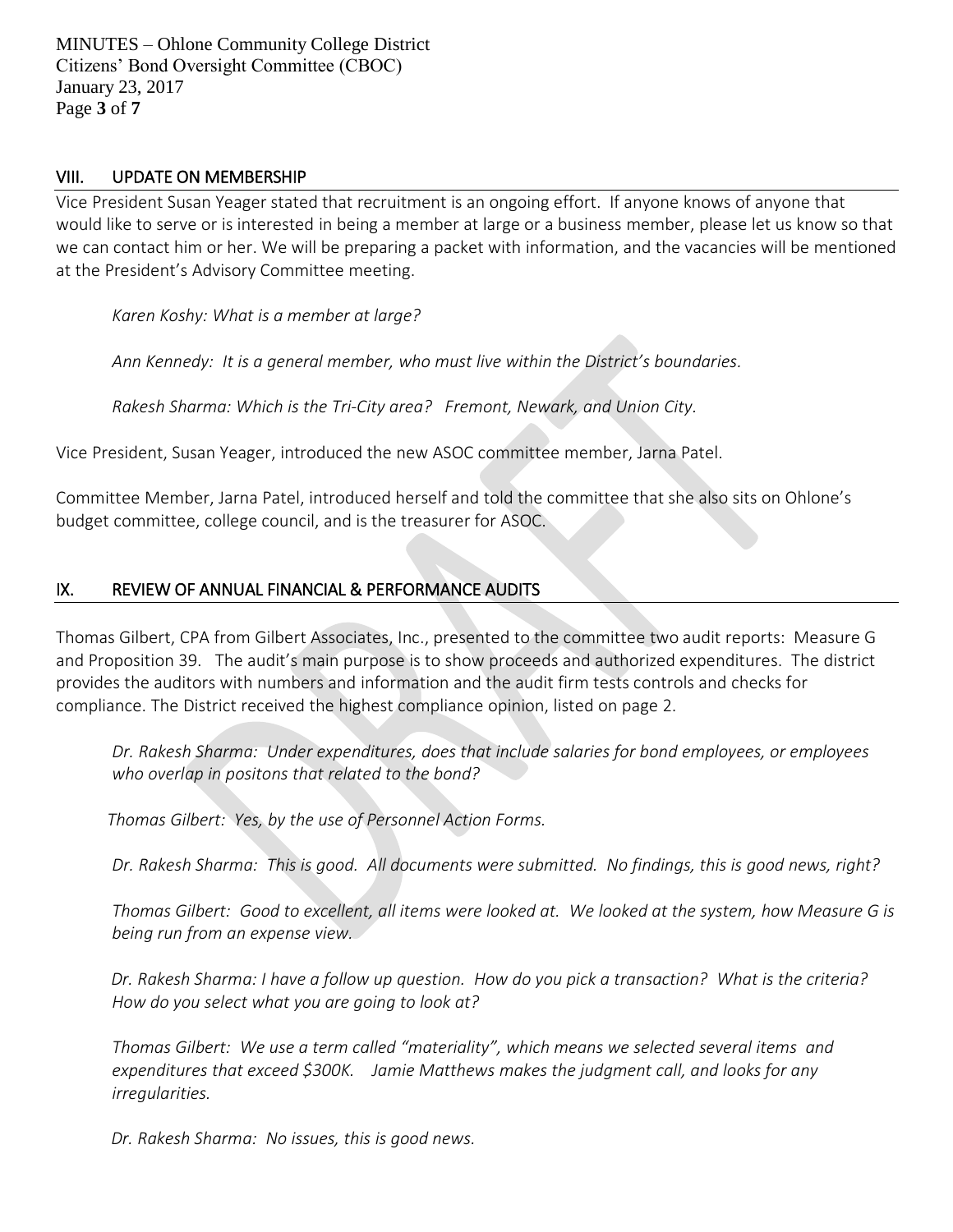MINUTES – Ohlone Community College District Citizens' Bond Oversight Committee (CBOC) January 23, 2017 Page **4** of **7**

In the Proposition 39 audit, there is an explanation or background information on the bonds, the list of projects, verified funds, and expenditures. Please see audit books for complete details. Committee Member, Dr. Rakesh Sharma, made a motion to accept the Annual Financial & Performance Audits as presented. Committee Member, Luz Macabitas, seconded the motion. The Committee Members present unanimously carried the motion.

# X. REVIEW AND APPROVAL OF ANNUAL REPORT 2015-2016

Mike Chegini presented the FY15/16 Annual Report as of June 30, 2016. He indicated that at the time, Andrea Francis was the chair, and all of the audit reports are on the website. Mike Chegini proceeded to explain the annual report by indicating the breakdown based on categories. The annual report also contains the audit report that was presented by Gilbert Associates, Inc.

*Dr. Rakesh Sharma: Is the list of members for 2015-2016, some are not there? What about the new members? How does it work?* 

*Mike Chegini: We are always looking backwards, a year behind.* 

*Dr. Rakesh Sharma: Got it, time went by fast.* 

*Ann Kennedy: This is a snap shot of that point in time of the committee*.

*Dr. Rakesh Sharma: Are we going to report all of this? Next month will I need to report all of this to the Board of Trustees?* 

*Ann Kennedy: Yes, in Andrea's absence you will present the Committee's Annual Report to the Board of Trustees and report that you have received the audit as a committee.* 

*Dr. Rakesh Sharma: When I go there, they probably have already seen all of this information, and what else can I say? The audit is good.* 

*Mike Chegini: This will be your report to the Board of Trustees.* 

*Ann Kennedy: The Committee representative needs to stand and report to the Board of Trustees that all is good. Afterward, the board will publicly accept the Committee's Annual Report*.

*Karen Koshy: What if the audit was not right?* 

*Ann Kennedy: If you were in disagreement with the audit, you would go to Dr. Browning and Susan Yeager to present your concerns. They would bring the auditors back to respond to your concerns. If you are still not satisfied, you can voice that. The committee receives the audit report, they do not accept it. The Board does that. The annual report is the Committee's report. This shows all the activities that have gone on during the year and communicates the Committee's outcome of their review of expenditures.*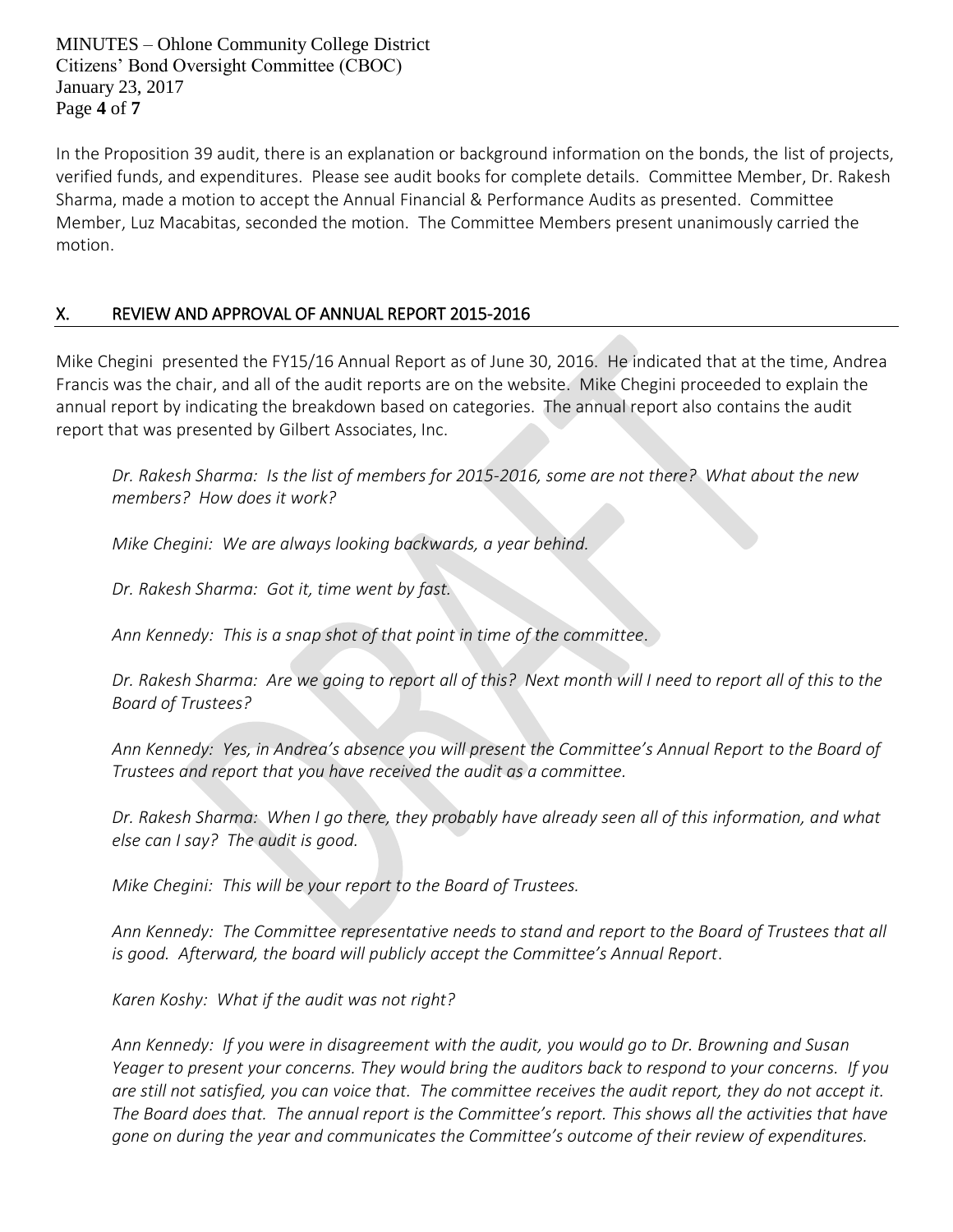MINUTES – Ohlone Community College District Citizens' Bond Oversight Committee (CBOC) January 23, 2017 Page **5** of **7**

*Susan Yeager: This report is a community collaboration.*

*Jarna Patel: There is no action on it? Are we just reaffirming?*

*Ann Kennedy: You are receiving the audits, and the Committee's Annual Report goes out to the public.*

Please see the Annual Report for compete details. Committee Chair, Karen Koshy, made a motion to accept the Annual Report as presented. Committee Member, Jarna Patel, seconded the motion. The motion was unanimously carried by the Committee Members present.

#### XI. MEASURE G PROJECT UPDATE

Joel Heyne, Senior Project Manager for Gilbane, presented information on six projects.

Academic Core Building, \$168M. The project is underway; we are fighting the rain and assessing the rain damage.

*Karen Koshy: Can you work in this weather?*

*Joel Heyne: At some point, we do have to stop, for safety reasons.*

*Luz Macabitas: How do you stay on track?*

*Joel Heyne: We try to monitor it and sometimes we can work through the rain. We have mechanisms to help keep the project on track.* 

Athletic Fields, \$14M, complete.

*Karen Koshy: How do the fields drain during the rain?*

*Joel Heyne: They are collective drains; they drain very well. They are all over, zig zagged, and we have noticed that after 10 minutes there are no puddles.*

Geothermal Heating and Cooling in the Academic Core Building, \$10M. This project has over 90 miles of piping that goes up and down and connects via a U-shape; this will assist with power not just in this building but others as well.

*Dr. Rakesh Sharma: How do you put the V shape in these pipes?*

*Joel Heyne: It is done from above, creating a giant loop. I will bring graphics to the next meeting as a visual. The savings over 50 years is approximately 125 million gallons of water, including reduced greenhouse effect.*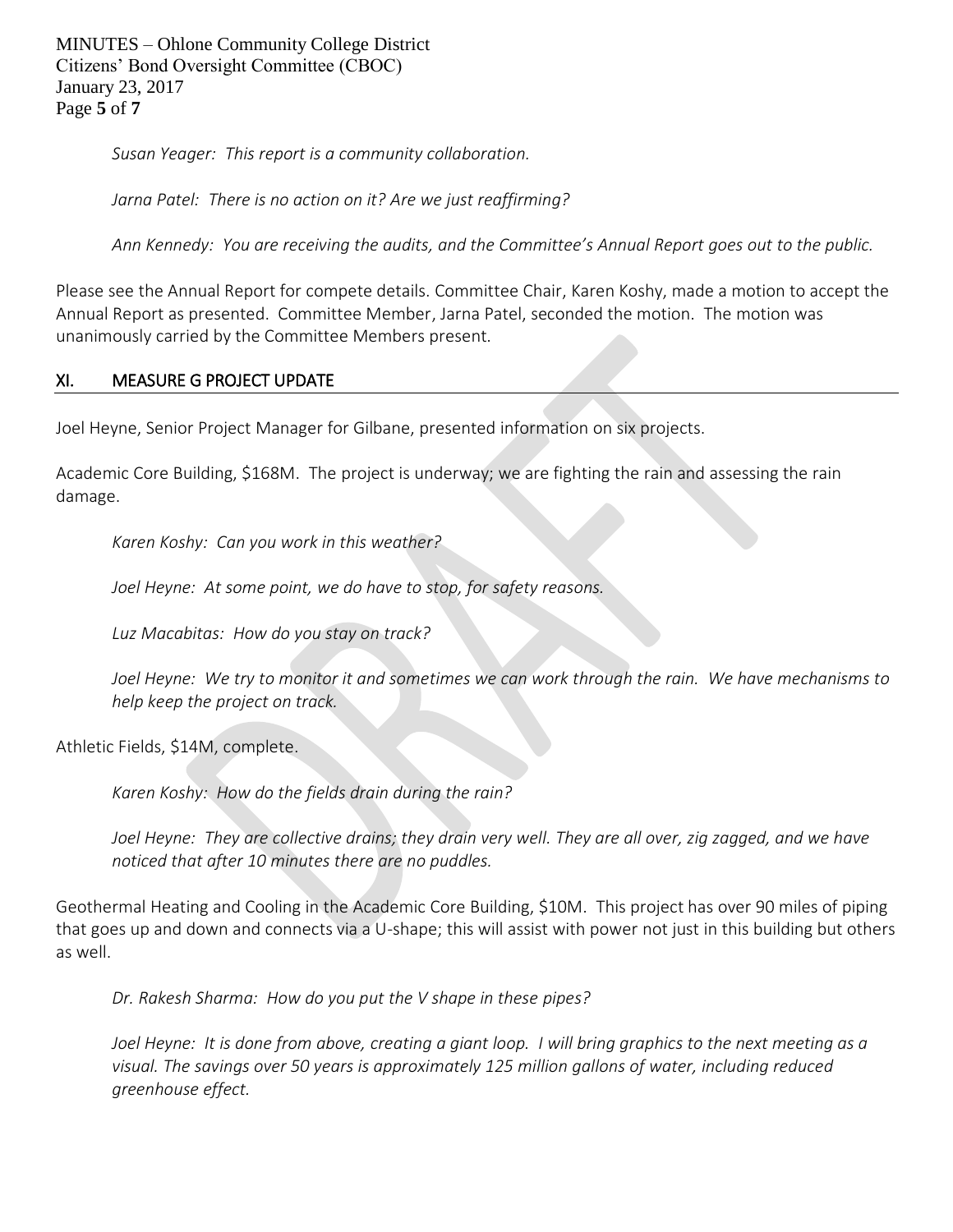MINUTES – Ohlone Community College District Citizens' Bond Oversight Committee (CBOC) January 23, 2017 Page **6** of **7**

*Karen Koshy: After it is in place, how do you test it? Do have metrics in place?* 

*Joel Heyne: We go by utility bills, comparisons.* 

*Dr. Rakesh Sharma: How do you calculate savings? It is not a direct report like solar, it is not 1:1.* 

*Joel Heyne: Yes, it's not as direct. You are not generating your own energy, but there are ways we can calculate this.* 

Design Phase projects include the Renovation of Building 5 (2nd floor), \$6.4M, North Parking, \$6.2M, and Site Lighting Upgrades, \$675K.

# XII. MEASURE G FINANCIAL UPDATE & BOND LIST REVISION

Ann Kennedy presented the Measure G Financial Update and Bond List Revision. To date, Measure G has spent \$168.4M. A detailed quarterly report was included in your packet. Ann Kennedy explained that the reports also include IT spending. In addition, attached is the Bond List Revision approved by the Board of Trustees. Joel, Robert and team review all potential needs for revisions; they determine realignment and scope of work. Bond List Revision #11 does not affect the report for this period as included in the packet. This revision will be reflected in the next finance update. Bond revision #11 also reflects a savings and contingency release and realignment of scope and project.

*Dr. Rakesh Sharma: You said \$168M and the Academic Core Building is \$180M?* 

Joel Heyne: What is not included in that number is the swing space (portables) budget, it was excluded.

*Dr. Rakesh Sharma: Why would a Board of Trustees not approve a bond list revision?* 

*Ann Kennedy: Usually it only occurs if there is a conflict within the campus community with the scope of the project or a request for more detailed information. The item can be tabled, and one can ask for more information.* 

Committee Member, Dr. Rakesh Sharma, made the motion to accept the Measure G Financial Update and Bond List Revision. Committee Member, Luz Macabitas, seconded the motion. The Committee members present unanimously carried the motion.

## XIII. APPROVAL OF UPCOMING MEETING DATES

The next meeting is scheduled for Monday, March 13, 2017